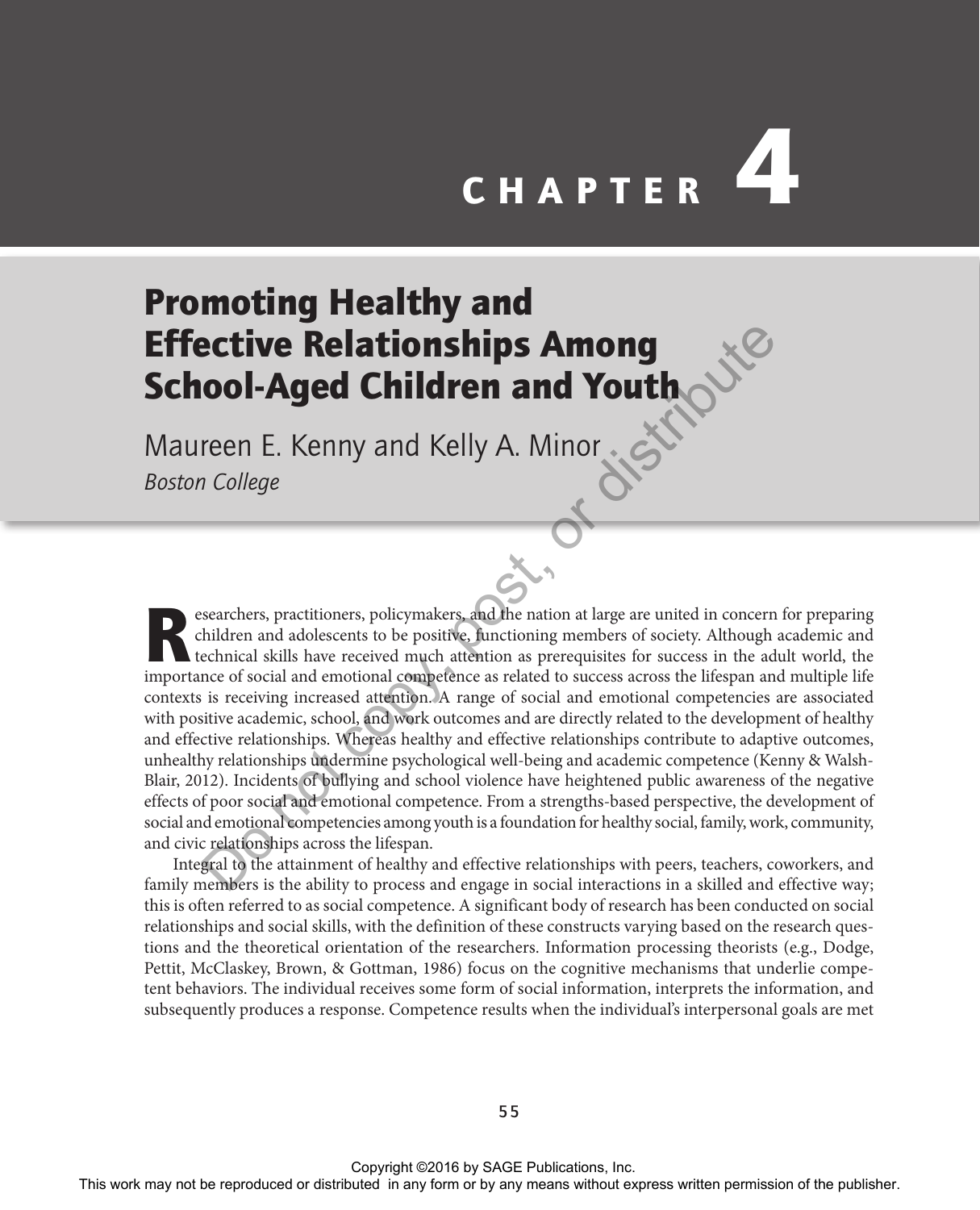and the manner of processing and responding is viewed as acceptable by society. Information processing theorists have sought to understand how experiences in social relationships impact the ways in which individuals process social information. Children who experience family abuse or conflict or teasing from peers, for example, may be inclined to attribute hostile or negative intentions to the behaviors of others. This, in turn, may lead these children to react aggressively. A focus of this chapter is to provide counselors and other mental health practitioners with an understanding of the varied factors associated with the development of social competence and of interventions intended to promote social competencies and healthy relationships among school-aged children.

Social competence should be a central concern to counselors because of its impact on the course of social, emotional, cognitive, and career development across the lifespan. To promote positive outcomes and establish a trajectory for positive development, children need to be equipped with a view of self and level of social competence that will foster positive social relationships. For young children, being ready for school includes the ability to interact with other children and adults in a positive fashion (Bierman, Nix, Greenberg, Blair, & Domitrovich, 2008). Additional social demands accompany later transitions to new social environments (e.g., college or work) and adult responsibilities. From this perspective, social competence is integral to successfully meeting internal and external challenges across the lifespan.

#### **DEVELOPMENTAL** SYSTEMS THEORY

We believe that a developmental systems perspective (Lerner, 2002; Walsh, Galassi, Murphy, & Park-Taylor, 2002) is especially helpful in understanding and studying social competencies, which evolve through the interplay of individual and contextual influences (i.e., families, schools, and out-of-school-time activities). According to this perspective, developmental outcomes are shaped

by the person, the context, the interaction of the person and context, and the processes that occur in each. Although the context exerts influence on the person, the person also plays an active role in shaping the context. Temperament is one characteristic of the person that provides a foundation for early relationships and influences social development. Young children with easy and outgoing temperaments tend to form relationships quickly and draw positive attention from others, whereas the presence of a difficult/fussy temperament may contribute to impulsivity, low self-regulation and risk for externalizing disorders, and overall poor psychosocial functioning (Tubman, Lerner, Lerner, & von Eye, 1992). The influence of temperament is moderated, however, by other developmental and contextual factors (Partridge & Lerner, 2007). Advances in cognitive development, perspective taking, and empathy, for example, can equip children with skills to control impulses driven by temperament (Selman, 2003). Social, cultural, and economic resources afforded by the environment further influence developmental pathways and outcomes. Although a child with an inhibited temperament may be socially withdrawn and be at risk for social anxiety (Schwartz, Snidman, & Kagan, 1999), this risk can be reduced when the child experiences nurturing environments and adaptive parenting that promote social interaction and the development of positive social skills (Putnam, Sanson, & Rothbart, 2002). Chapter is to their residue to the method or distributions we means the control or the chapter or the publisher or distributed in any form or by any means without expression or the publisher. This work means were also con

The skills and competencies that children bring to their relationships shape the nature of those relationships and the types of responses they will obtain from others across settings. In the school setting, for example, teachers' and peers' responses to a child are influenced by the child's behavior and the quality of their interactions in the classroom and on the playground (Jones & Bouffard, 2012). According to the notions of person- and stageenvironment fit (e.g., Eccles & Gootman, 2002), social and emotional development are optimized when a child is matched with relationships and social settings that are individually suited and developmentally appropriate. It thus follows that all efforts to promote social competence and healthy relational functioning among youth must take into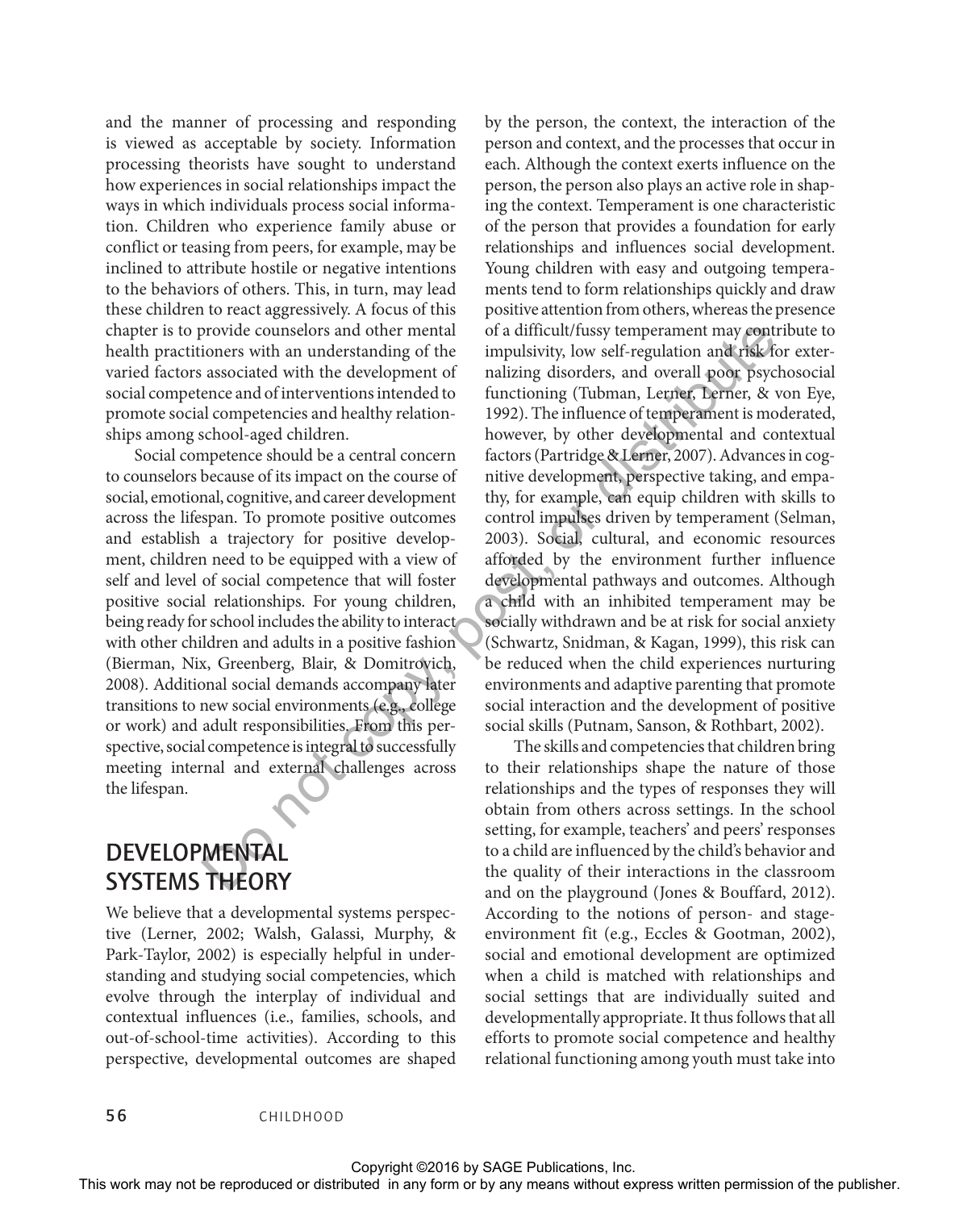consideration the settings in which these efforts are taking place. We now focus more specifically on how the family, peer, school, and community settings can foster social competence and positive youth development.

#### CONTEXTS OF DEVELOPMENT Family

Developmental and family researchers have identified multiple ways in which family caretakers influence social and emotional development. Attachment, parenting styles, and the role of caring adults as models of effective relational behavior influence children's social competence and relational development. With regard to caretaker attachment, longitudinal research using the Strange Situation technique found that young children demonstrating an insecure-ambivalent attachment, characterized by distress when separated from the mother and an absence of comfort at reunion, were at risk for loneliness in later childhood and were likely to feel that they could not turn to others as a reliable source of support (Thompson, 1999). Children with insecure, anxious-avoidant or anxious-resistant attachment styles at 18 months have also been found to be more likely to be involved in bullying at age 5 in comparison with children with secure attachments (Espelage, Holt, & Poteat, 2010). Early attachment style, like temperament, does not directly determine later social competencies but does establish a trajectory of development that is shaped by subsequent experience and person-environment interaction. Developmental or distributed or distributed in any form of the computed in any distributed in any form or by any means whose the representations and the relations when the relations with the relations with the relations w

Parenting style, as exemplified by the research of Baumrind (2012) and others, has been associated with the development of social competence among children and adolescents in European American cultures. A responsive and warm parenting style has been positively associated with child social competence and healthy relational functioning. Families of bullies, on the other hand, have been found to be low on warmth, organization, and cohesion and high on conflict (Espelage et al., 2010). Research suggests that an authoritative style of parenting, when parents set clear behavioral and social expectations, use

reason to explain rules, and offer opportunities for children to exercise age-appropriate autonomy, contributes to child social competence. The authoritarian parenting style, characterized by low warmth and domineering, coercive, and arbitrary disciplinary practices, is associated with low social competence and behavioral difficulties (Baumrind, Larzelere, & Owens, 2010).

Although a high level of parental control can limit opportunities for the development of social competence and confidence among youth, parental monitoring, which is defined as the knowledge parents have about their children's whereabouts and activities as well as the guidelines they set forth for their children, is generally associated with positive social and emotional development (Jacobson & Crockett, 2000; Spera, 2005). Effective parenting styles can vary by culture and social class, however. For youth in urban neighborhoods with high crime rates, high levels of parental monitoring and low youth autonomy may be adaptive. The negative associations found between self-esteem, strict discipline, and low child autonomy found in individualistic cultures may not hold in collectivistic cultures (Rudy & Grusec, 2006). For example, in Chinese culture a high level of parental control does not hold a negative connotation and has been associated with positive child outcomes (Chao, 1994).

The family is also a setting for learning communication skills and emotional regulation. Parents' styles of communication and discipline offer models to their children regarding appropriate ways to express and handle emotions. When harsh disciplinary practices are used, children can learn that verbal and physical forms of aggression are acceptable ways to influence others or deal with emotions. Spanking is an ineffective method of discipline and is associated with increases in child behavior problems and aggression across cultures (Gershoff, 2013). Children who have been maltreated or who observe domestic violence at home may display aggression, including bullying behavior, in other contexts (Shields & Cicchetti, 2001). Families also offer opportunities for social competence development through their interactions with the larger world. Families who are socially isolated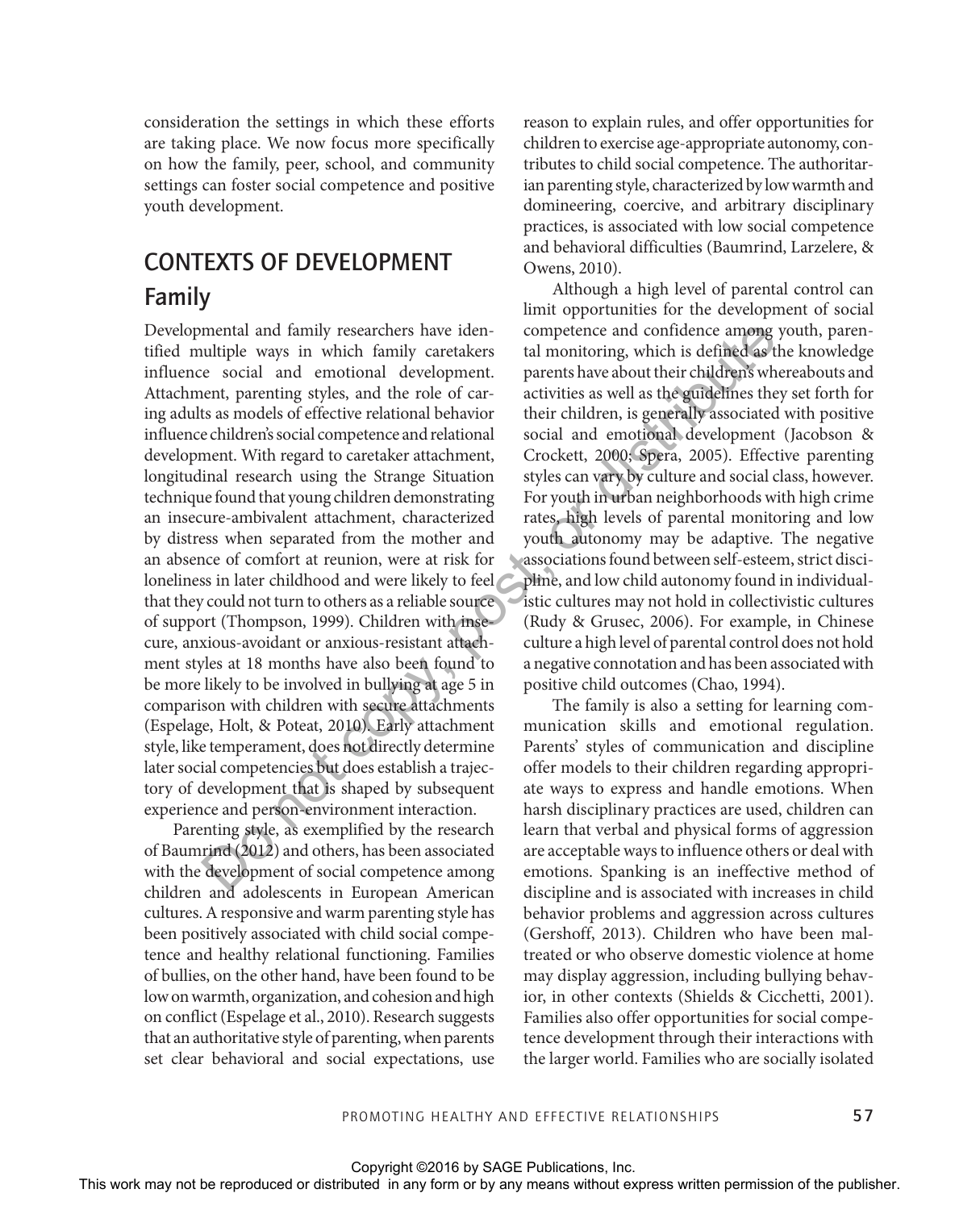and enjoy few friendships or social interactions with the world may limit children's opportunities for observing social models and practicing social skills, whereas families who model positive social interactions within the family and in interactions with other families and social institutions provide opportunities for developing social skills.

#### Peer Groups and Friendship

The development of peer relationships and friendships has long been recognized as an important developmental task of the middle childhood years. Children develop social skills, such as communication, sharing, conflict resolution, and empathy, through engagement in peer group activities and friendships. For children with less advanced social skills, interactions with more skilled children can lead to increased social competence. Close friendships, which can offer companionship, emotional security, a context for sharing intimacy and affection, and a source of self-esteem, are more intimate than peer group relationships (Parker, Rubin, Price, & DeRosier, 1995).

Peer acceptance and the number and quality of close friendships are relational factors that affect the social and emotional well-being of youth in nuanced ways. The presence of well-developed social skills contributes to peer acceptance, yet 30% of children who are generally accepted by peers still lack friends. Some children tend to be ignored or neglected by their peers because they are quiet, lack social skills, or are otherwise withdrawn. Some children may be satisfied with a small number of friends, and some research suggests that having just one close friend can buffer the negative impact of being left out by the larger peer group (Way & Robinson, 2003). Although having a small number of friends or being ignored by peers does not always have negative social or emotional consequences, being actively rejected by peers and having no friends often has harmful effects (Wentzel, 2002). Children who are actively victimized or bullied by peers, including physical, verbal, and relational aggression, are also at increased risk for loneliness, school avoidance, low The decelepton of the relationship samely free the relationship and the relationship is a state of the relation of the relation of the relationship is the relation of the relationship is the relationship of the relationsh

self-esteem, social withdrawal, depression, and suicidal ideation (Espelage et al., 2010).

Bullying is aggression that is repetitive and involves a power differential. Some young people, referred to as bully-victims, are both bullies and victims of peer aggression. Like bullies, bullyvictims are characterized by aggressive behavior and difficulties in regulating their emotions, but like victims, they also have poor social skills, have few friends, and experience social rejection (Gullan, MacEvoy, & Leff, 2010). Bullying can take many forms, including physical aggression, verbal name calling, cyberbullying through the Internet and other electronic technologies, bullying in dating relationships, and relational aggression. Relational aggression includes actions that are taken to damage the friendships, acceptance, or group inclusion of the victim, leading to rejection, humiliation, or manipulation. Some estimates suggest that approximately 30% of students in the United States are engaged in bullying (Espelage et al., 2010).

Bullying can be linked with peer acceptance and aggression in complex ways. Although many aggressive children are neither popular nor well liked by their peers, some aggressive children are popular and enjoy high social status (even though they may be not liked by their peers). When highstatus children act aggressively or as bullies, their behavior tends not to be challenged by the peers (who are often bystander witnesses to the bullying incident) and bullying becomes accepted as normative. This dynamic is problematic because it perpetuates unhealthy relationships among youth. Because of the complexity of factors associated with peer and relational difficulties, variations in child characteristics and the interactions between individual and contextual factors need to be carefully considered in designing efforts to promote healthy relationships and to prevent bullying.

#### Schools

Although schools are the primary setting for academic learning, they are also a site for social and emotional learning, both informally and through direct instruction. Schools can be a location for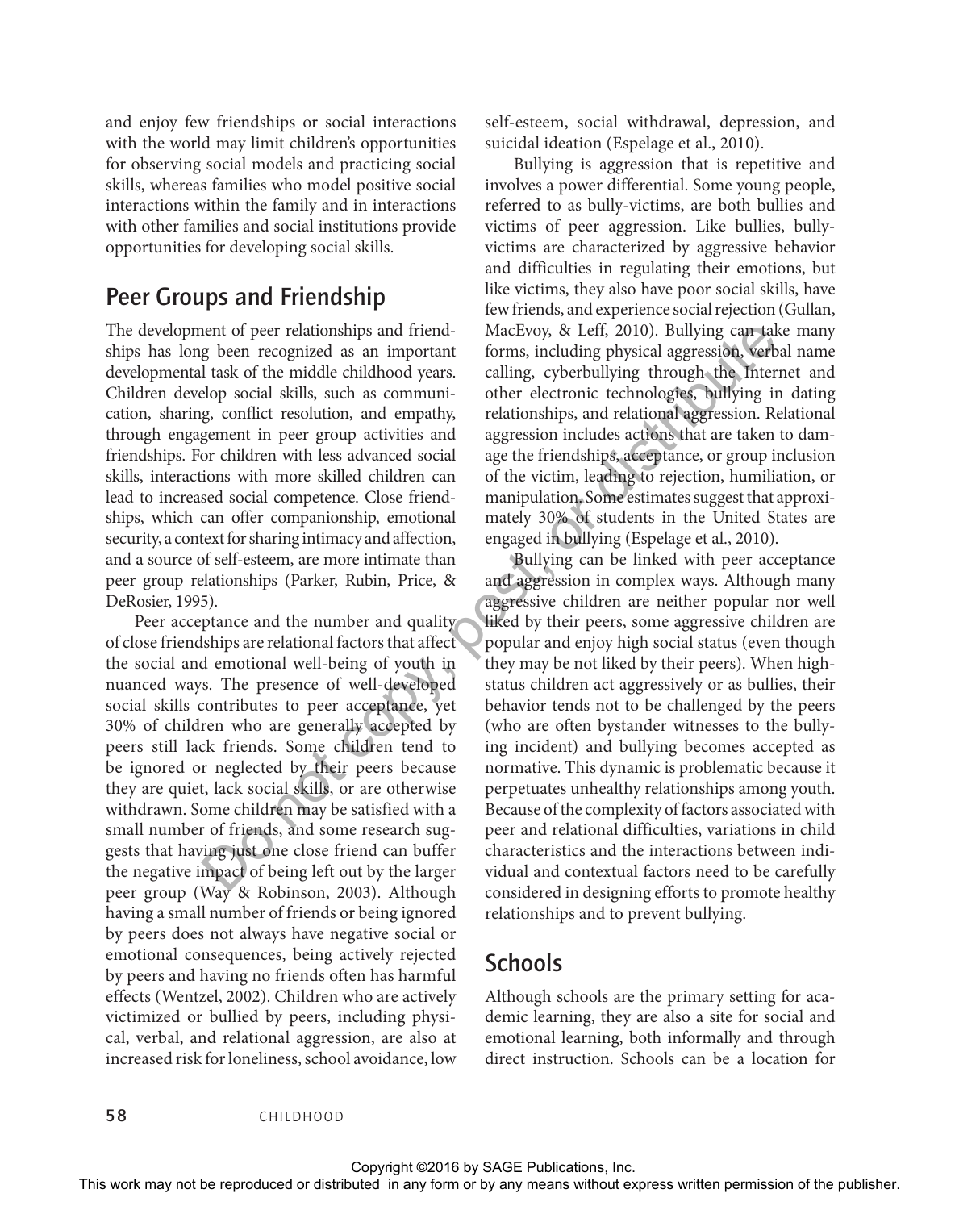experiencing healthy and effective relationships, as well as for damaging relationships. Students are impacted through their interactions with other students, with teachers, through the formal curricula, through informal interaction on the playground, in the cafeteria and elsewhere, and through the broader entity, described as school climate. School climate, which encompasses the educational, social, and physical environment of the school, has been associated with student academic learning and social and emotional development (Bosworth, Orpinas, & Hein, 2009). The values, organization, classroom management, discipline practices, and quality of relationships among students, teachers, parents, and administration contribute to the school climate (Kuperminc, Leadbetter, Emmons, & Blatt, 1997). In general, when all stakeholders (parents, teachers, students, and administrators) perceive the school as a place where they are respected, feel emotionally and physically safe, and feel they are working together toward a shared vision, children exhibit social and emotional growth and reduced behavioral problems (Cohen, McCabe, Michelli, & Pickeral, 2009). Student behavior problems tend to be low at schools where interpersonal relationships are positive. High rates of conflict between students and teachers and among students are associated with student behavioral problems at school and alcohol abuse and delinquency over time (Espelage et al., 2010). social and enouted development (Backwork), mean for or lieting structure learned in any form or distributed in any form or by any means which any form or the publisher permission of the publisher permission of the publishe

A positive school climate, including feelings of teacher respect and caring, can buffer the negative effects of bullying and peer rejection on middle school students, including those who are lesbian, gay, bisexual, or transgender (LGBT) or LGBT questioning (Birkett, Espelage, & Koenig, 2009). The importance of perceived teacher support, including perceptions of teachers as caring and offering opportunities for growth and independence and for student academic and social development, has been widely documented in the research literature (Kenny & Walsh-Blair, 2012; Wentzel, 2002). Ethnic and racial discrimination and perceived lack of racial fairness by students, teachers, and other staff can undermine the capacity of the school to create a supportive environment and can

have a negative impact on student behavior and psychological well-being for all students (Mattison & Aber, 2007). Bullying is less likely to occur in classrooms where students are actively engaged in learning, where teachers display warmth and care, and where teachers respond quickly and effectively to bullying behaviors (Espelage et al., 2010). School hallways, stairwells, bathrooms, and cafeterias, which are not closely supervised, are frequent sites for bullying. Although schools are an ideal environment for offering structured learning experiences to promote social and emotional learning, curricular efforts require an overall positive school climate to be effective (Jones & Bouffard, 2012).

## Out-of-School Time

Outside of school, many youth engage in athletic and other structured social and recreational activities that provide opportunities to develop social and emotional competence and practice relational skills. Out-of-school time (OST) activities can be beneficial by merely reducing the amount of time youth spend unsupervised, but they also have the potential to promote numerous positive outcomes and reduce some negative outcomes (Eccles & Gootman, 2002). OST activities include academic enrichment programs, sports, community service, faith-based groups, language and music lessons, and other activities that seek to promote skills or youth civic or social contribution beyond the school day.

Lerner and colleagues (2005) developed the positive youth development (PYD) thriving model through the study of more than 8,000 youth who participate in 4-H, Boys and Girls Clubs, Big Brothers Big Sisters, and other OST activities. This research has been important in identifying how OST settings that provide sustained positive interactions with adults and opportunities to build skills and exercise leadership can strengthen youths' individual assets (e.g., hopeful future expectations, self-regulation, and school engagement). This combination of individual and contextual assets (sustained positive interaction with adults, skill-building opportunities, and opportunities for youth leadership) fosters five social and emotional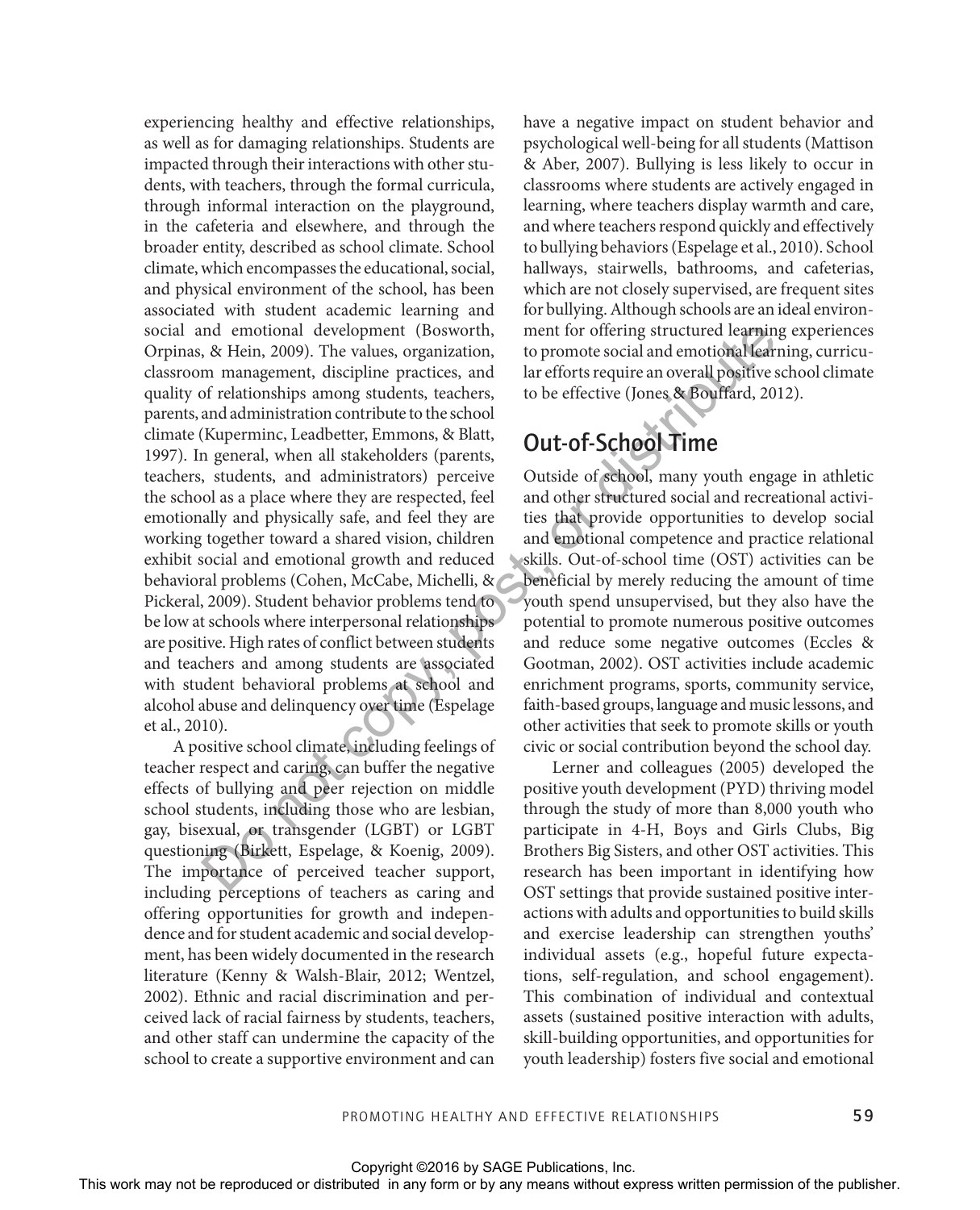competencies (confidence, competence, character, caring, and connection) that are associated with social and civic contributions across adolescence.

Effective OST programs demonstrate many characteristics also found in healthy families and school settings, such as safety; structure; supportive relationships; opportunities to belong; positive prosocial norms; support for efficacy and mattering; opportunities for skill building; and alignment with family, school, and community efforts. Programs with these features enable youth to develop new skills, enhance existing skills, develop connections and bonds with social institutions, and advance the ability to understand and manage cultural issues (Eccles & Gootman, 2002). OST activities also need to be developmentally appropriate. During late childhood and early adolescence, youth appear to benefit most from activities that stimulate growth in academic, cognitive, and social domains, whereas leadership and career-related opportunities are beneficial for older youth (Eccles & Gootman, 2002).

For adolescents, work-based learning offers experiences beyond the school walls in settings that are aligned with the contextual assets identified by Lerner et al. (2005). Work-based learning (WBL) programs include internships, apprenticeships, job-shadowing, and other vocational-specific curricula, which offer opportunities for youth to explore possible future selves and foster positive school and work attitudes and skills. Sustained positive interactions with work supervisors, who serve as teachers, mentors, and bosses, are a critical component of the WBL learning experience (Kenny, Walsh-Blair, Blustein, Bempechat, & Seltzer, 2010). The demands and support offered by the WBL experience appear to foster psychosocial maturity and internalized self-regulation and motivation among youth from low-income communities (Bempechat, Kenny, Blustein, & Seltzer, 2014).

As with the family and school contexts, cultural values and other individual differences need to be considered in defining social competence and developing OST programs. The types of OST activities valued by youth and their families may vary by culture. Among some Asian cultures, for

example, the value placed on education may influence a preference for academically related OST activities. The values and choices of youth may change, however, if those cultural values shift as they assimilate with the broader youth culture (Taylor & Wang, 2000). For some youth, excelling in OST activities may offer opportunities for achievement outside of a school context. Gender, race, and ethnicity are fundamental components of identity, and OST coordinators need to tailor programs to enhance the development of identity, social, and emotional competence in culturally appropriate ways (Rutter, 1995).

#### DEVELOPING SOCIAL SKILLS

Social and emotional learning (SEL) programs have been developed to intentionally and systematically develop the social and emotional competencies of youth. Broadly speaking, SEL programs address the domains of self-awareness, self-management, social awareness, relationship skills, and responsible decision making, with a focus on recognizing and managing emotions, caring about and respecting others, developing positive relationships, and behaving responsibly and ethically (Durlak, Weissberg, Dymnicki, Taylor, & Schellinger, 2011). Some programs target specific skills, such as emotional intelligence, which enable youth to understand their emotions and more effectively manage and express them; other programs focus on selfawareness and identity development. The latter may be especially salient during secondary school and associated with physical and mental well-being at that age (Elbertson, Brackett, & Weissberg, 2009). Many SEL programs are carried out in elementary and middle schools, where, according to researchers and educators, understanding and managing emotions are key to being socially competent. SEL lessons and activities can be incorporated into the normal school day or delivered in afterschool programs and other out-of-school settings. with these features ends by and a control or distributed in any form or be reproduced or distributed in any form or by any form or by any form or by any form or by any distributed in a behavior of the solity to understand

Many SEL programs seek to promote social and emotional competencies for all children, not only those children who are demonstrating aggressive or withdrawn behavior. This universal prevention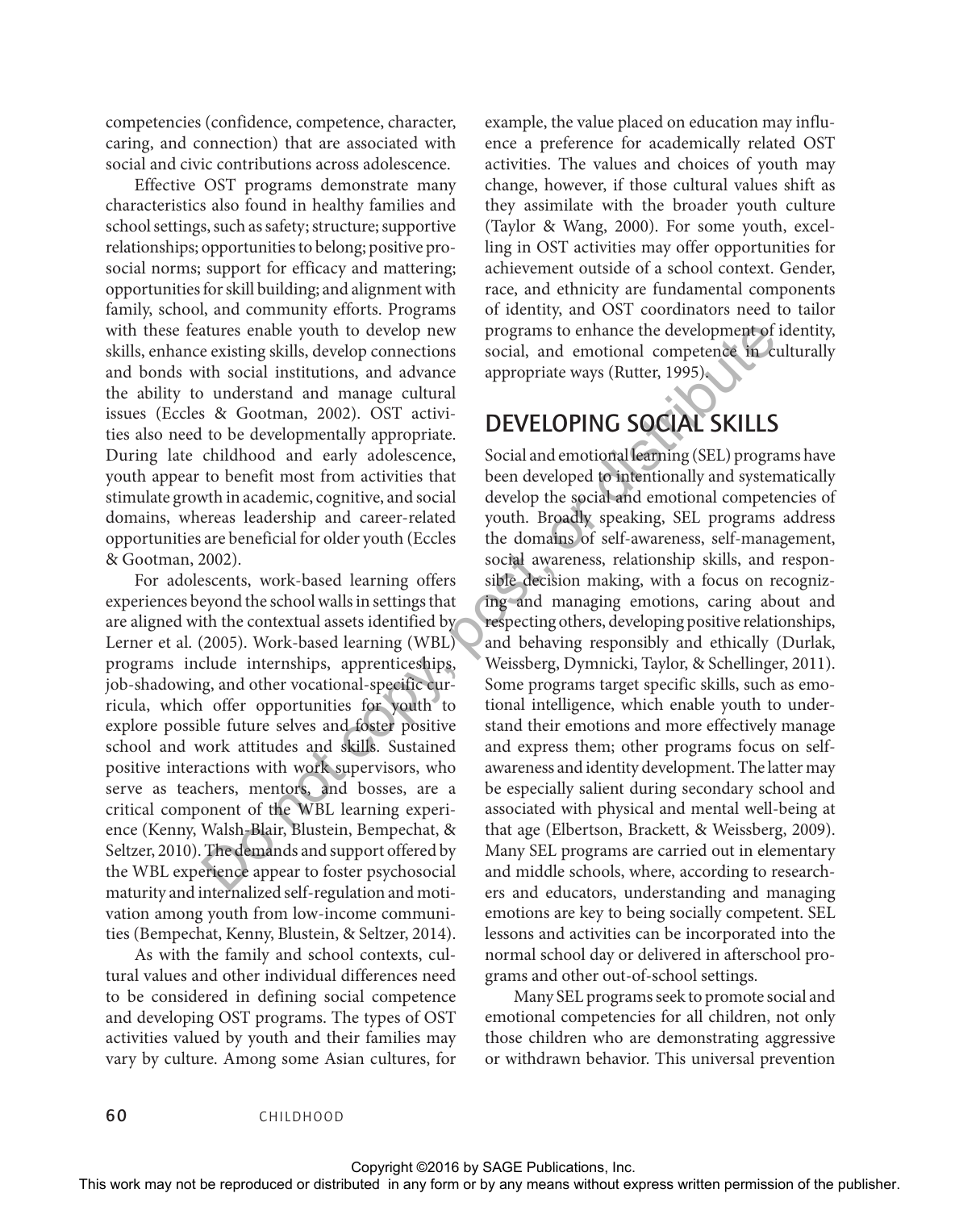and positive development approach seeks to enable all youth to thrive by developing the social and emotional competencies to successfully navigate a diverse range of situations. Preventive interventions can be complemented with more intensive and individualized social interventions for children already evidencing significant social problems. The most successful SEL programs persist across multiple years and often extend beyond the student and the teacher to include roles for administrators, other faculty, and families. For children who do not learn these competencies at home, learning SEL competencies in school and community settings by adults who display effective social and emotional competencies can be particularly beneficial.

A growing body of research documents the importance of promoting social competence not only with children but also among the adults who engage with young people. SEL skills are optimally displayed and reinforced by adults across multiple settings who model effective and healthy interactions. Jones, Bouffard, and Weissbourd (2013) found that teacher social and emotional skills are related to student academic and behavioral success. This may be due to the quality of relationships, classroom management, and reactivity to stress for teachers with many versus few social and emotional skills (Jones et al., 2013). Research also reveals that those teachers who respect the diverse backgrounds of their students and work collaboratively with other school personnel and parents make the best strides in teaching social and emotional skills to their students (Fleming & Bay, 2004). Attention to promoting teacher social-emotional competence is gaining traction in some teacher education programs and in online evaluation tools such as My Teaching Partner (Pianta, Karen, Paro, & Hamre, 2008).

The Collaborative for Academic, Social, and Emotional Learning (CASEL) disseminates information on various school-based SEL programs and their success across different levels of education (CASEL, 2012). The findings of a recent meta-analysis reveal that students who participate in SEL programming gain skills in recognizing, understanding, labeling, and expressing emotions

that have positive impacts on their relationships with peers, teachers, and families (Durlak et al., 2011). Research has documented moreover that the benefits of well-designed and well-implemented SEL programs extend beyond positive social and emotional development to behavioral and academic outcomes (Durlak et al., 2011). Next, we describe a few of the most successful SEL programs. Given the importance of adult role models on effective social and emotional behaviors, we also identify the efforts of some programs to foster adult development.

In recognition of the importance of the family in the development of social and emotional competence, parent-training interventions have been designed to develop family capacity. The Incredible Years Training Series (Webster-Stratton, Mihalic, Fagan, Arnold, Taylor & Tingley, 2001) is an early intervention program that seeks to promote social and emotional competence among children 2 to 8 years of age who show early signs of aggressive or oppositional behavior. Parent training based on attachment and social learning theory principles is the main component of the program, in addition to teacher and child components. Didactic presentations, videotapes, and group discussion are designed to teach skills related to parent empathy, responsiveness, use of nonviolent discipline and positive behavior management, monitoring, and responding to child behavior in a firm and consistent manner. Twenty years of evaluation in schools, Head Start, and community settings supports the effectiveness of the program in improving parent management, increasing child social competence, and reducing child behavior problems (Masten, Burt, & Coatsworth, 2006). of the may not be reproduced or distributed or distributed or distributed in any form or the response to the response to the may be the competent of the publisher of the may not be reproduced in a content of the publisher

The Promoting Alternative Thinking Strategies (PATHS) is implemented in elementary schools (pre-K through Grade 6) and seeks to foster student empathy, conflict resolution skills, regulation of emotions, and responsible decision making. The program incorporates a variety of cultures and ethnicities and includes handouts for family members and suggestions for engaging parents. PATHS has undergone multiple evaluations, including randomized controlled trials that reveal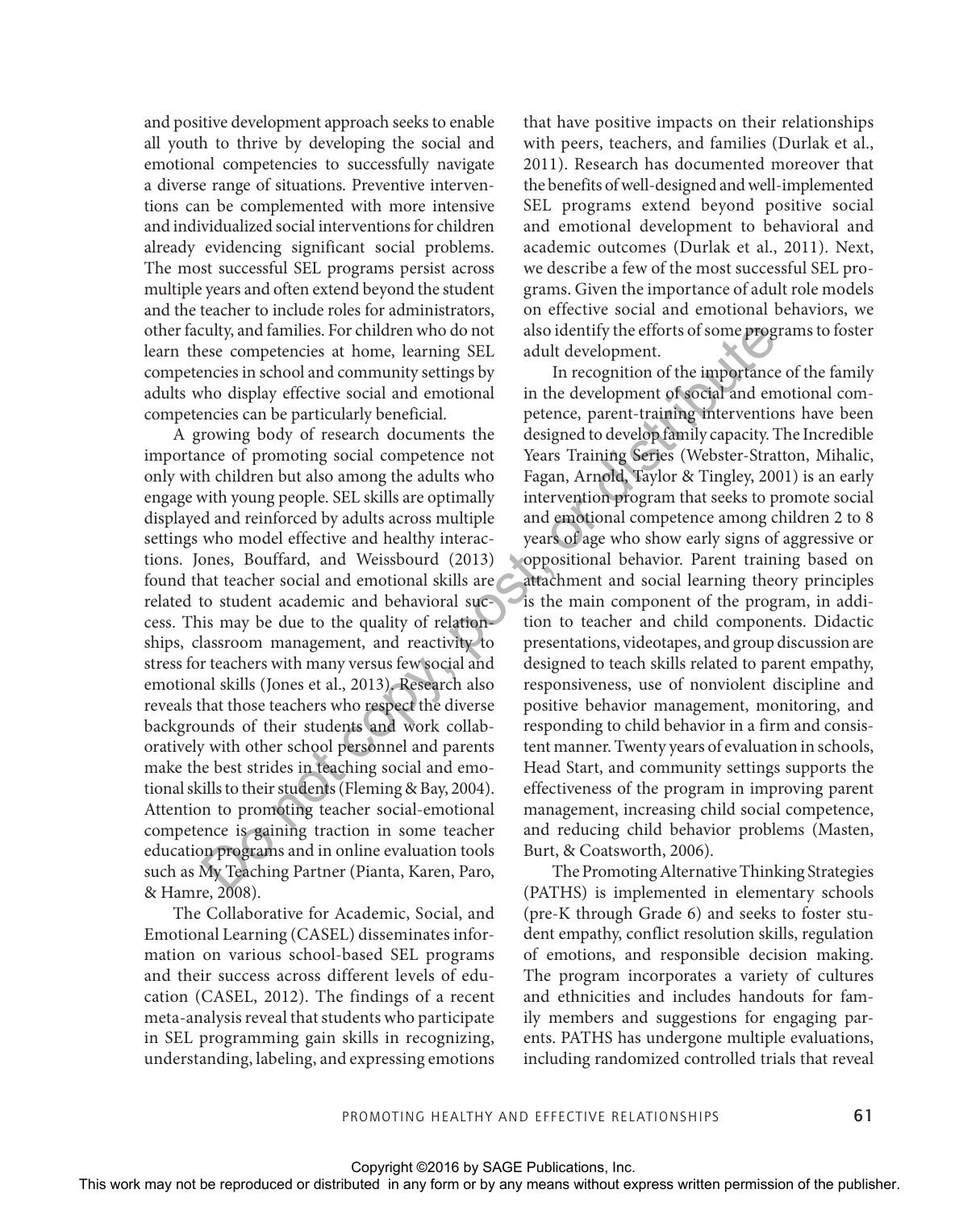increases in academic performance, prosocial behavior, and self-regulation, and decreases in aggression, emotional distress, and conduct problems (CASEL, 2012). Findings from a British study (Kelly, Longbottom, Potts, & Williamson, 2004) reveal that students were better able to understand, control, and manage their behavior after being exposed to the PATHS curriculum. These improvements not only affected students but also carried over to improved student-teacher relationships and overall classroom climate.

Another SEL program that has exhibited positive outcomes and includes programming beyond the student level is the 4Rs (Reading, Writing, Respect, and Resolution) intervention. Created by the Morningside Center for Teaching Social Responsibility, the 4Rs program seeks to promote student social-emotional skills, including understanding and managing feelings, having empathy, solving conflicts, and honoring diversity by integrating lessons in a multicultural rich language arts curriculum. The 4Rs program also guides teachers in developing their own social and emotional competencies and includes family connection activities that students take home to complete with their caregivers. A randomized controlled trial at the third-grade level in urban schools serving low-income and racially diverse students indicated that both teacher- and student-level components of this intervention produced positive classroom effects for student academic and prosocial behavior (Brown, Jones, LaRusso, & Aber, 2010).

The RULER (Recognizing, Understanding, Labeling, Expressing, and Regulating Emotions) approach includes systematic professional development for teachers, school administrators, support staff, and family adults (Reyes, Brackett, Rivers, White, & Salovey, 2012). The schoolwide approach, implemented from kindergarten through 12th grade, begins by building emotional vocabulary and integrates lessons that foster selfawareness and social awareness, empathy, and perspective taking into the standard curriculum. The teacher-based component emphasizes the role of emotions in learning and the importance of emotional awareness. Direct instruction is

provided to family members on ways to incorporate social and emotional learning at home. In addition to improvements in social and emotional competence, research on the effectiveness of the RULER approach reveals academic benefits, with participants earning higher grades at the end of the year than youth who were not exposed to the RULER curriculum. When synthesized into English language arts curriculum, students' ability to understand literature is also improved, indicating that SEL interventions that improve classroom emotional climate are positively associated with students' academic performance.

The *2013 CASEL Guide* (2012) provides descriptive and evaluative information on 23 programs that meet criteria derived from the research literature as integral for effective SEL. All of the programs described earlier are reviewed in the CASEL guide and meet the specified criteria, which include (a) being a well-designed classroom-based program that seeks to build social and emotional competencies across five domains, is offered across multiple years and delivered in a sequential approach, and provides opportunities for students to actively practice the skills they are learning; (b) offering initial training and ongoing support to ensure quality implementation; and (c) having been evaluated through a rigorous research design (including a comparison group and pre and post measures) and demonstrated student improvement in student social behaviors and/or academic performance. The 23 programs included in the guide vary, however, in demonstrated effectiveness across four outcome domains: increasing positive social behaviors, decreasing conduct problems, reducing emotional distress, and improving academic performance. The 4Rs and PATHS programs described earlier are two of the three programs available at the kindergarten through eighth grade (K–8) level that document positive outcomes across all four domains. The Incredible Years program demonstrated increases in positive social behavior and decreases in conduct problems, with the RULER approach demonstrating gains in academic performance and positive social behavior. The CASEL guides are available through their or<br>express and order or the reproduced or distributed permission in the representation of the representation or<br>the student level in the fRR (Reading, Writing. The 2013 CASEL Guiden<br>(performance) the student level in a fR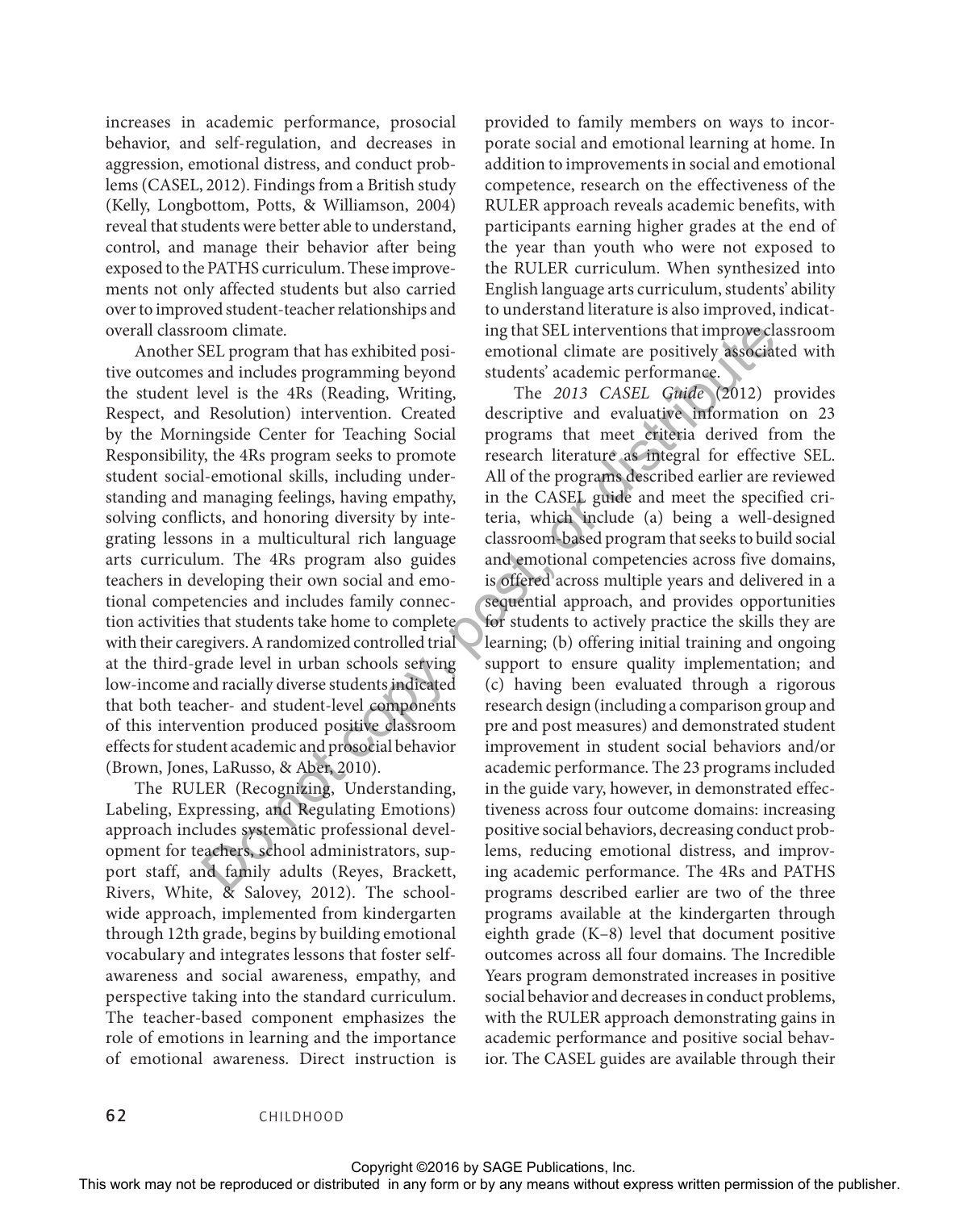website and are an excellent resource for counselors seeking to identify an appropriate school-based SEL program that is a match with the context in which it will be implemented.

#### BUILDING HEALTHY RELATIONSHIPS

Bullying is the antithesis of healthy relationships and represents one of the most prevalent forms of violence in schools. Concern for reducing bullying has prompted the development of prevention programs with an explicit focus on reducing bullying and promoting healthy relationships. A number of approaches have been taken, including strict punishment and zero-tolerance policies and programs designed to promote prosocial behaviors, such as empathy and social skills, problem solving, and anger management. Programs that impose strict punishments without providing interventions to address the underlying causes for bullying have not proved effective. Consistent with the developmental systems perspective described early in this chapter, bullying is best understood as nested in multiple contexts that can serve to increase or decrease the likelihood for that behavior. To be effective, bullying prevention thus needs to go beyond a focus on the individual child as bully and should attend to fostering prosocial interactions and a positive climate at the family, classroom, school, and community levels (Orpinas & Horne, 2006).

Bully Busters (Horne, Newman-Carlson, & Bartolomucci, 2003) is an example of a program at the elementary and middle school level that seeks to reduce bullying by creating classrooms where children and teachers are treated with respect and dignity and engage in democratic problem solving. The program has been shown to reduce office referrals for misbehavior and classroom behavior problems overall. A supplemental 8-hour multiple family group prevention program (Horne, Stoddard, & Bell, 2008) was developed to communicate to parents the values being taught in the classroom and to foster skills for implementing the values of respect and democratic problem solving in the home. Parents learn about the dynamics of bullying and approaches for addressing bullying, how to implement a Family Council in the home, and methods for parental stress management, problem solving, and coping, with added unstructured time to talk with other families. The program thus focuses on promoting positive climates at home and at school.

Second Step (Committee for Children, 2008) is an example of a classroom-based program that includes an explicit focus on bullying prevention at the middle school level. Given the interrelationship of social, emotional, and behavioral problems, a broad prevention approach that addresses interrelated and overlapping risk factors makes sense. Second Step is similar to other SEL elementary level curricula with a focus on improving problemsolving, emotion management, communication skills, empathy, and assertiveness. Second Step is rated by CASEL (2012) as demonstrating positive impact on increasing prosocial behavior and on the reduction of emotional distress and conduct problems. The middle school version of the program additionally seeks to reduce substance abuse, aggression, and bullying through lessons that focus on recognizing bullying in friendships and dating relationships, sexual harassment, cyberbullying, bystander power, and the roles of labels, stereotypes, and prejudice. Because bullying is perpetuated when it is perceived, and actual norms result in peers' failure to intervene or in peers condoning the bullying (Farrell et al., 2012), the middle school program strives to reduce bullying by increasing interaction with prosocial peers and changing peer norms and attitudes that support bullying and sexual violence. and equisions of the reproduced or distributed in any form of the stributed in any form of the reproduced or distributed in any form or by any means with an explicit from or a contemporal in any form or by any means with

Espelage, Low, Polanin, and Brown (2013) evaluated the effectiveness of Second Step through a randomized clinical trial of 36 middle schools in Illinois and Kansas. The evaluation yielded positive findings with regard to decreases in physical aggression but did not find significant intervention effects for verbal/relational bully perpetration, peer victimization, homophobic teasing, or sexual violence. Although all desired outcomes were not realized, the results are promising and suggest the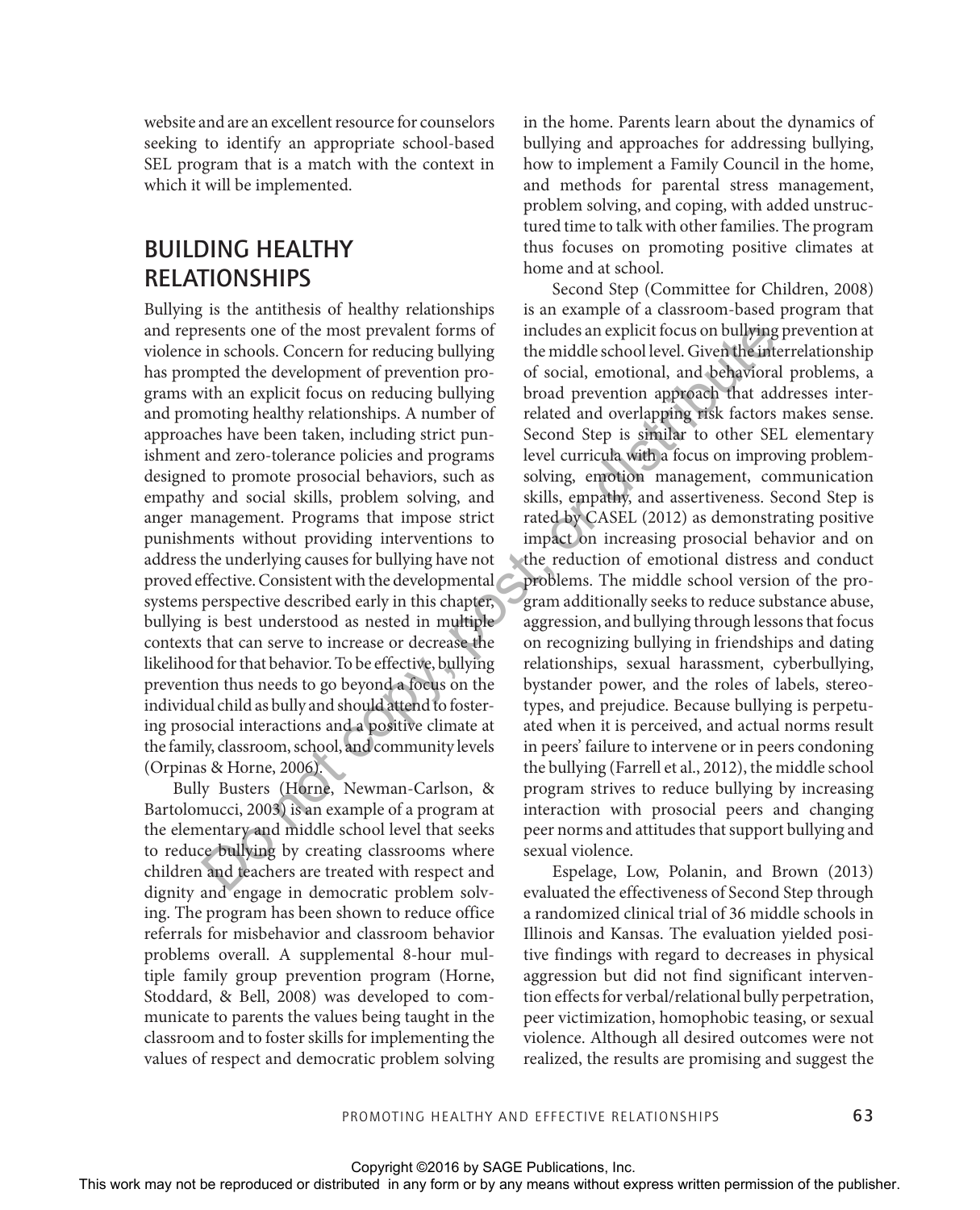need for further efforts to refine and strengthen program design and implementation with attention to the complexity of factors that influence bullying.

As is true of SEL programs (CASEL, 2012), the effectiveness of bullying prevention depends on a variety of factors at the school and community levels. The extent to which school leadership and staff buy into the program and are fully prepared to implement the program across all school activities appears to be the key to success. Espelage et al. (2013) found that Second Step was most effective in schools where school leaders and parents supported the program. Espelage and Poteat (2012) have identified additional school factors that impact the success of bully prevention, including an environment where students and teachers can report incidents of aggression and bullying, with confidentiality emphasized for students. A clear code of conduct also needs to be established, with school personnel prepared to intervene. Counselors need to attend to the psychological needs and state (i.e., depression and anxiety) of the perpetrator, victim, and bystanders, with a plan for counseling based on individualized needs. Although research on the effectiveness of bullying prevention suggests limited effectiveness to date, efforts to promote healthy and effective relationships can potentially be enhanced if counselors are trained to identify and respond to the mental health needs of students and work with school leaders, teachers, and parents to address systemic factors and to address mental health needs.

#### CREATING ATTITUDES OF ACCEPTANCE AND INCLUSION

Researchers are gaining increased awareness of factors linking prejudice, exclusion, and bullying. Targets of bullying generally occupy low status on peer social hierarchies, and attitudes and behaviors related to prejudice and bullying are promulgated in peer groups (Espelage & Poteat, 2012). With regard to problems of bullying, Polanin and Vera (2013) maintain that the development of social and emotional competence is insufficient in remedying the problem. Youth who are representative of groups

that have historically been the victims of prejudice and marginalization—including youth with disabilities; gay, lesbian, and bisexual youth; ethnic and racial minority youth; and English language learners—are disproportionately targeted by bullies (Poteat & DiGiovanni, 2010; Rose, Monda-Amaya, & Espelage, 2010). The negative psychological, social, and academic effects of discrimination and bullying have been widely documented (Espelage & Poteat, 2012). To promote healthy relationships for all youth and to address the underlying biases that fuel bullying, greater attention needs to be paid to creating attitudes of acceptance and inclusion at an early age. Research suggests, for example, that children incorporate societal attitudes about ingroups and outgroups by first grade and that these attitudes become increasingly solidified through messages conveyed by family, peers, teachers, mass media, and institutional practices (American Psychological Association [APA], 2012; Buhin & Vera, 2009).

Efforts to create attitudes of acceptance and inclusion have drawn heavily from social contact theory (Allport, 1954; APA, 2012), which proposes that intergroup contact can serve to reduce prejudicial attitudes when certain essential conditions are met. In addition to opportunities for close contact, individuals across groups should be afforded equal power and status in the setting, work together toward mutual goals, feel a sense of connection and belonging, and be supported by leaders who enforce equity in their settings and understand themselves as racial and cultural beings (APA, 2012). Cooperative learning strategies are based on contact theory and have been found to promote interracial friendships when designed to effectively structure student interactions (Slavin & Cooper, 1999). The Jig-Saw Classroom (Aronson, 2002), which is structured so that children from different ethnic and racial groups are experts on different aspects of a problem, has been shown to reduce intergroup bias and prejudice and facilitate academic learning. Polanin and Vera (2013) suggest that school structures, such as dual-language immersion programs, might also serve to reduce prejudice through the process of cross-group learning. Second or the restriction in a column in a mail to any form or by any form or by any form or by any form or by any form or by any form or by any form or by any form or by any means when  $\alpha$  any form or by any means when

Families and schools can be a context for learning prejudicial attitudes or can be a forum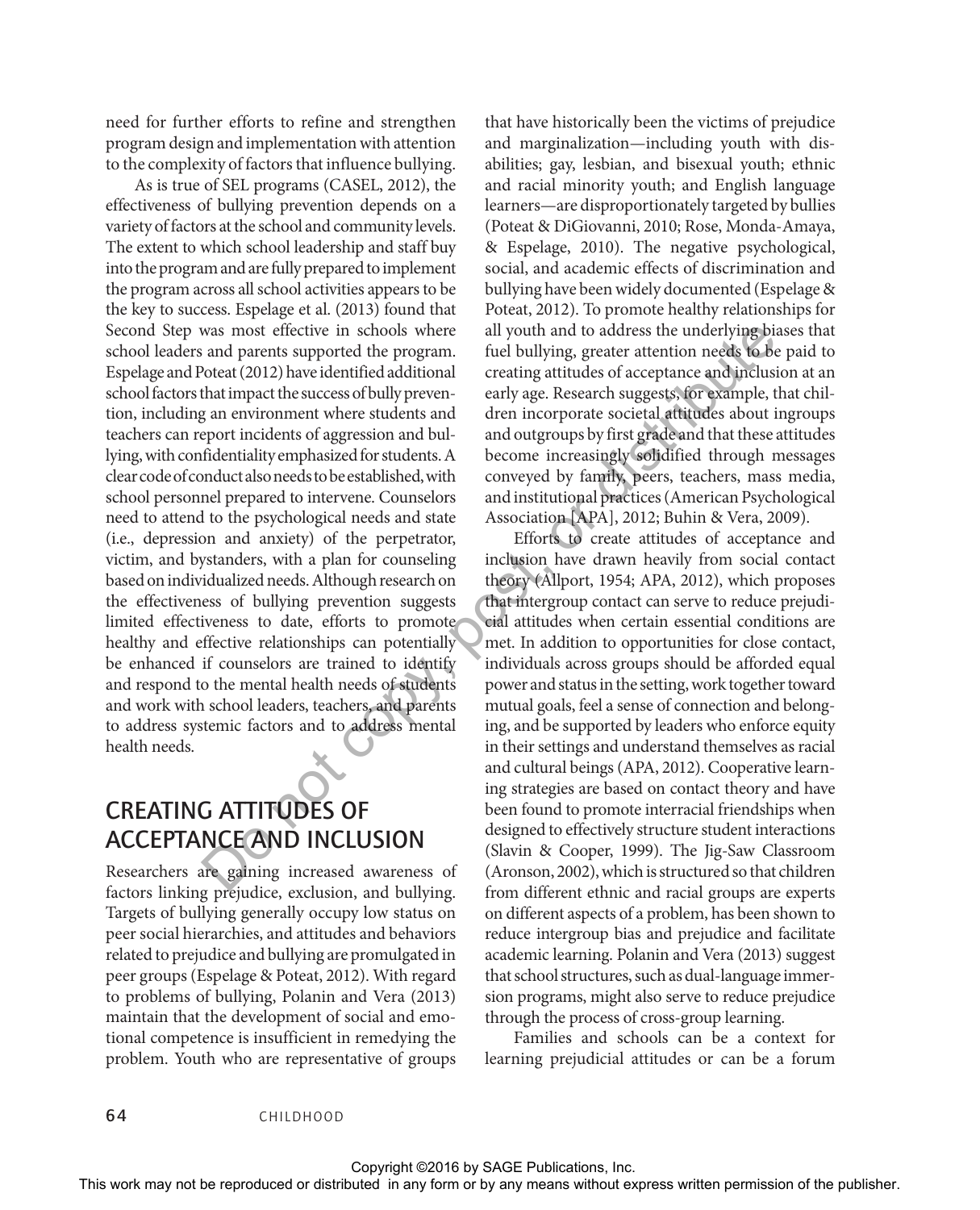for teaching acceptance and inclusion. Frequent, consistent, and honest communication about race, disability, sexual orientation, and social class across multiple settings is optimal for promoting positive and inclusive attitudes (APA, 2012). A small number of instructional and prevention curricula have also been designed for that purpose. The Teaching Tolerance program developed through the Southern Poverty Law Center, for example, provides resources for teachers and parents that can be used to address prejudice. The National Education Association offers a Diversity Toolkit, with resources for teaching children about race, gender, social class, sexual orientation, disability, and English language learners in school and OST settings. The Anti-Defamation League (ADL; 2006) produces a comprehensive array of anti-bias education programs to address classism, racism, heterosexism, bullying and cyberbullying, and religious bigotry. Based on the assumption that attitudes and beliefs affect actions, their World of Difference programs are designed to teach participants to recognize bias and understand its harmful effects, develop understanding of the benefits of diversity, improve intergroup relations, and teach skills to confront bigotry. World of Difference resources include lessons that can be integrated with children's literature and existing academic curriculum from pre-kindergarten through Grade 12, professional development materials for teachers and administrators, workshops for adults in families, and peer education programs for middle and high school students to enable them to confront bias and foster inclusion at school and in the community. Reports of rigorous evaluation of antiracism curricula are limited, although a study of the ADL middle school anti-bias and peer education program found the program to not only enhance participants' understanding of the nature and manifestations of prejudice but also to increase the likelihood of students to intervene when other students are targets of name calling or other types of bias (Anti-Defamation League, 2006; Paluck, 2011). Control or the rest of the rest in the rest of the rest or distributed in any means when the reproduced or the rest or the rest or the rest or the rest or the rest or the rest or the rest or the rest or the rest or the re

Program evaluation of Kids' College, a multicultural awareness program for 11- to 14-yearolds delivered in a 6-week summer camp setting,

also documented promising results. Reductions in prejudice and gains in self-esteem at post-test were assessed, although more rigorous evaluation is needed to determine long-term effects (London, Tierney, Buhin, Greco, & Cooper, 2002). With attention to elements of contact theory, the program engaged small groups of diverse peers in cooperative and ongoing learning activities, provided direct instruction about racism and discrimination with structured facilitation, and created a safe place for discussion and sharing feelings on a daily basis.

The 2012 report of American Psychological Association Presidential Task Force on Preventing Discrimination and Promoting Diversity (APA, 2012) concluded that although society has made gains in reducing conscious and overt prejudicial attitudes and beliefs, covert implicit biases may be deeply ingrained and difficult to change. Consequently, early learning and socialization that seek to prevent prejudice and discrimination are important and should be guided by the available evidence base (APA, 2012; Buhin & Vera, 2009). Evidence suggests that youth should be provided with early and ongoing opportunities through school and out-of-school activities for intensive, meaningful, and cooperative interactions among members of diverse racial and ethnic groups. Parents, teachers, counselors, and school leaders should model positive interracial interactions with children and other adults and foster age-appropriate discussions about race, culture, and the social structures that contribute to societal prejudices and oppression. Children can be assisted in developing the psychological, social, and cognitive skills to foster racial and ethnic pride and to challenge negative societal attitudes.

#### SUMMARY AND ROLES FOR COUNSELORS

Social competence and the capacity to engage in effective and healthy relationships are central dimensions of human functioning related to important outcomes across the lifespan. Social competence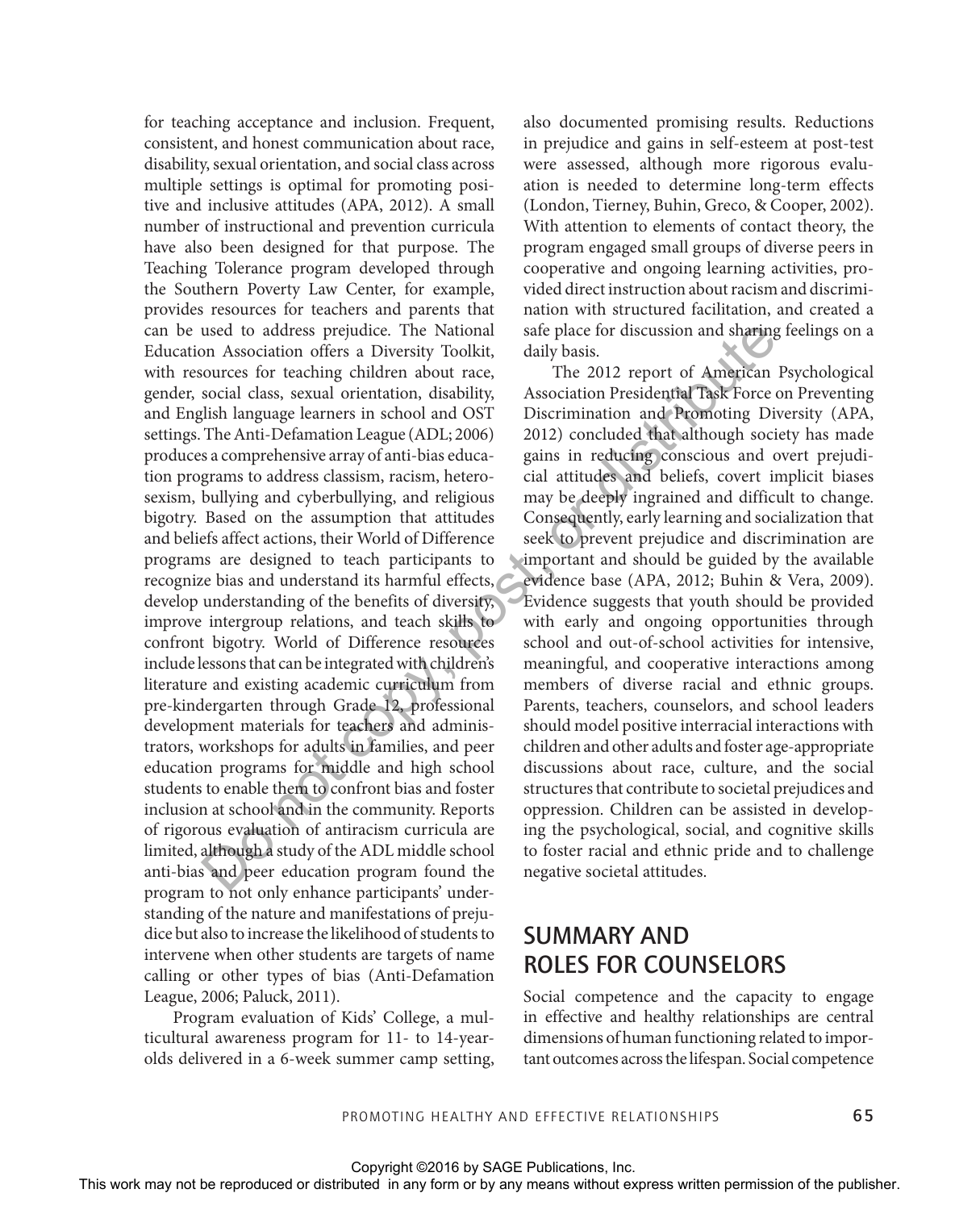impacts not only the quality of peer, family, and intimate relationships but also success and satisfaction in school and work contexts. In this chapter, we adopt a developmental systems perspective for understanding the development of social competence and healthy relationships among youth. This perspective not only acknowledges the interrelationship of the social, emotional, cognitive, behavioral, and biological domains of functioning but also recognizes how human functioning in each of these areas interacts in a reciprocal manner with the many contexts in which the child is embedded. Although children may be predisposed biologically with a style of temperament, the family, peer group, school, and communities in which children grow and develop ultimately shape the development of social competencies and relational skills. Culture is a central attribute of context, with the cultural aspects of the family, peer, school, and community and the larger societal culture in which they are embedded interfacing with the development of the individual across all domains. Social competence needs to be understood through a cultural lens and efforts made to ensure that healthy social relationships are not threatened by prejudice or intolerance. The social competencies that children bring to each of these contexts inevitably impact their experiences and learning in each context.

The complexity of the developmental systems model for understanding the development of social competencies means that there are many intervention opportunities for counselors and other mental health professionals who seek to promote the social competence and healthy relational functioning of children and youth. Counselors should adopt a contextual approach to assessing social competence, considering not only the attributes and skills of the child but also how these interact with the context. Through this understanding, opportunities are identified to work individually with children in social skills training and counseling and to shape the contexts in which children grow and develop. Parent and family training and counseling, peer group interventions, consultation and collaboration with schools, teachers, community organizations, and other youth settings, and social

advocacy to impact policies that foster healthy relational settings represent some of the strategies through which professionals can seek to promote social competence. Although some of this work will take place after children are identified as demonstrating social difficulties, this chapter highlights a number of prevention programs focused on developing social and emotional competencies of youths and relational competencies of the adults in their lives. A focus on prevention and positive youth development strives to help all youths to thrive socially across the multiple contexts of their lives.

Social competence development programs, such as SEL and bully prevention, and prejudice prevention programs are often delivered in school settings by counselors and by teachers. Social competence programs may be developed as components of a comprehensive school guidance program. Counselors who work in schools can engage with school leaders and teachers in reviewing evaluation research, selecting programs, and discussing ways to optimally deliver the program school-wide with attention to child developmental needs and individual differences. Race, culture, ability levels, sexual orientation, and mental health status are only a few of the individual differences that need to be considered in program choice and implementation. When teachers are assigned to deliver programs to foster SEL and healthy relationships, the counselor can play a supportive role in implementing the program and attending to group dynamics, as well as designing methods to evaluate the program and developing modifications to enhance effectiveness as needed. Counselors can also play an important role in leading age-appropriate discussions about acceptance, inclusion, and bias; can assist teachers in fostering such discussions in the classroom; and can strive to create a safe school culture where students can openly discuss difference. Counselors can also help parents and other caretakers to understand the importance of SEL, bully prevention, and antiracism and can guide them in being strong role models for healthy relational functioning and extending the lessons of these programs into the home. Moreover, counselors play a key role in of the set of the repression in estimate with the content or the representation of the reproduced or distributed or the reproduced or the publisher content of the publisher and computer and computed in the set of the copy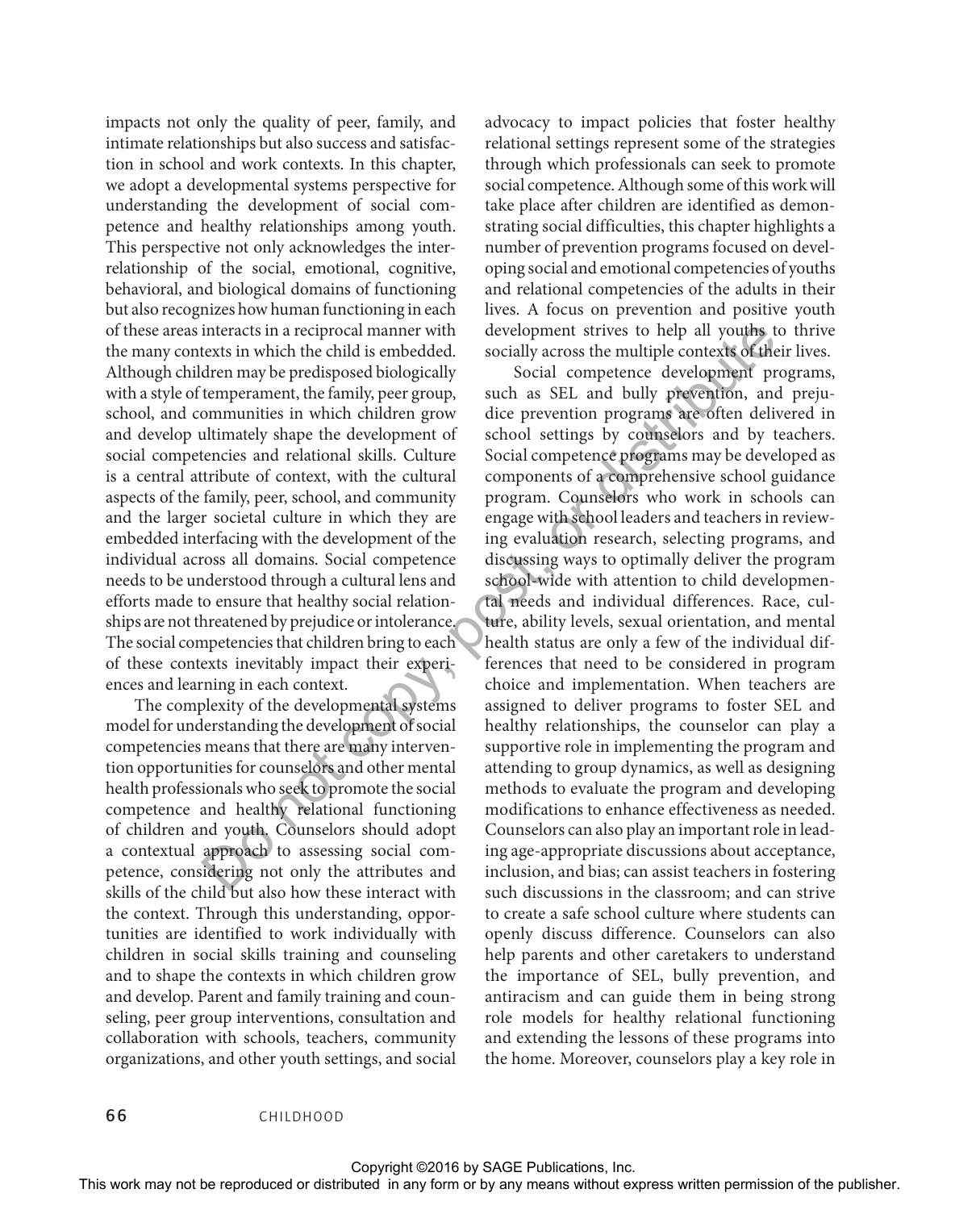identifying those youth who need individual intervention, beyond what can be offered by a universal preventive intervention. In some cases, the counselor can offer individual counseling and, in other cases, can work with families to refer children for intervention outside of the school setting. To be effective across these roles, counselors need to attend to their own social and emotional learning and their own self-understanding as a racial and cultural being (APA, 2012). Through individual and group counseling, counselors in school and community settings can reinforce the skills that are being promoted in prevention programs. By focusing on both prevention and treatment across the multiple life settings in which young people grow and develop, counselors can attend to individual and systemic factors that promote healthy and effective relationships.

#### Case Example

Sophie is a sixth grader who attends a public middle school in a suburban setting. Just as Sophie was entering middle school, her family moved from the city to the suburbs, entailing transfer into a new school district for the children. During elementary school, Sophie had many friends with whom she played at recess and collaborated during class time. Outside of school, Sophie had some independence, as both of her parents worked long hours, leaving her alone with her older brother most afternoons. Her mother always made sure that neighbors were able to check in on her when she got home from school, but Sophie was told to remain in the apartment safeguarded from the dangers of living in the housing projects. This routine worked for Sophie, as it was all she had known her entire life. She would make herself a snack, do the worksheet her teachers gave each day for homework, and then watch TV until her parents got home. Sometimes she wished she could go to the playground, but she knew it was too dangerous to go by herself, and her brother would never agree to take her. Case Example<br>
Sophie is a such goode who alterds a publis middle school in a suburban scaling about Sophie was centering<br>
middle actool for family works from the city to the authoric pertaing characteristic permission dis

Sophie's parents expected that a move to the suburbs would be a positive change as they had saved enough money to move out of the government subsidized housing and send their two children to better schools. However, Sophie did not adapt well to the changes. In school, Sophie had difficulty making new friends. All of the children she was interested in talking to and eating lunch with already had existing friendships from attending the same elementary school. She also felt that her secondhand clothing and hand-me-down backpack made her an outcast, as the other children around her had new clothes, backpacks, and lunch boxes. Sophie sometimes withdrew from peers and behaved in what her teacher described as "socially awkward ways" with the few friends she was able to make.

Sophie also experienced changes at home. Her parents still worked long hours but had longer commutes than before. When Sophie finally saw them at the end of the day, they were irritable and sometimes arguing with each other. Neither her mother nor her father was able to make it to Parent Night at school and seldom discussed academics with Sophie. The middle school curriculum was difficult for Sophie, and without help from her parents or collaboration with friends, she began to fall behind and her grades were not as high as they had been in elementary school.

Close to the end of the fall semester, Sophie's teacher saw that Sophie was in fact eager to learn but overwhelmed by the changes of a new school and environment. She referred Sophie for a social and emotional skills group that met twice a week after school. Through this program, Sophie learned how to identify and manage her emotions, and she practiced dialogues with other students that promoted help-seeking behaviors and friendship development. By the end of sixth grade, Sophie had made two close friends from the program, and her grades in math and science had improved. She had less time home alone to ruminate on her difficulties during this transition year, and she even walked to the playground a few times and played with neighborhood kids.

*(Continued)*

#### PROMOTING HEALTHY AND EFFECTIVE RELATIONSHIPS 67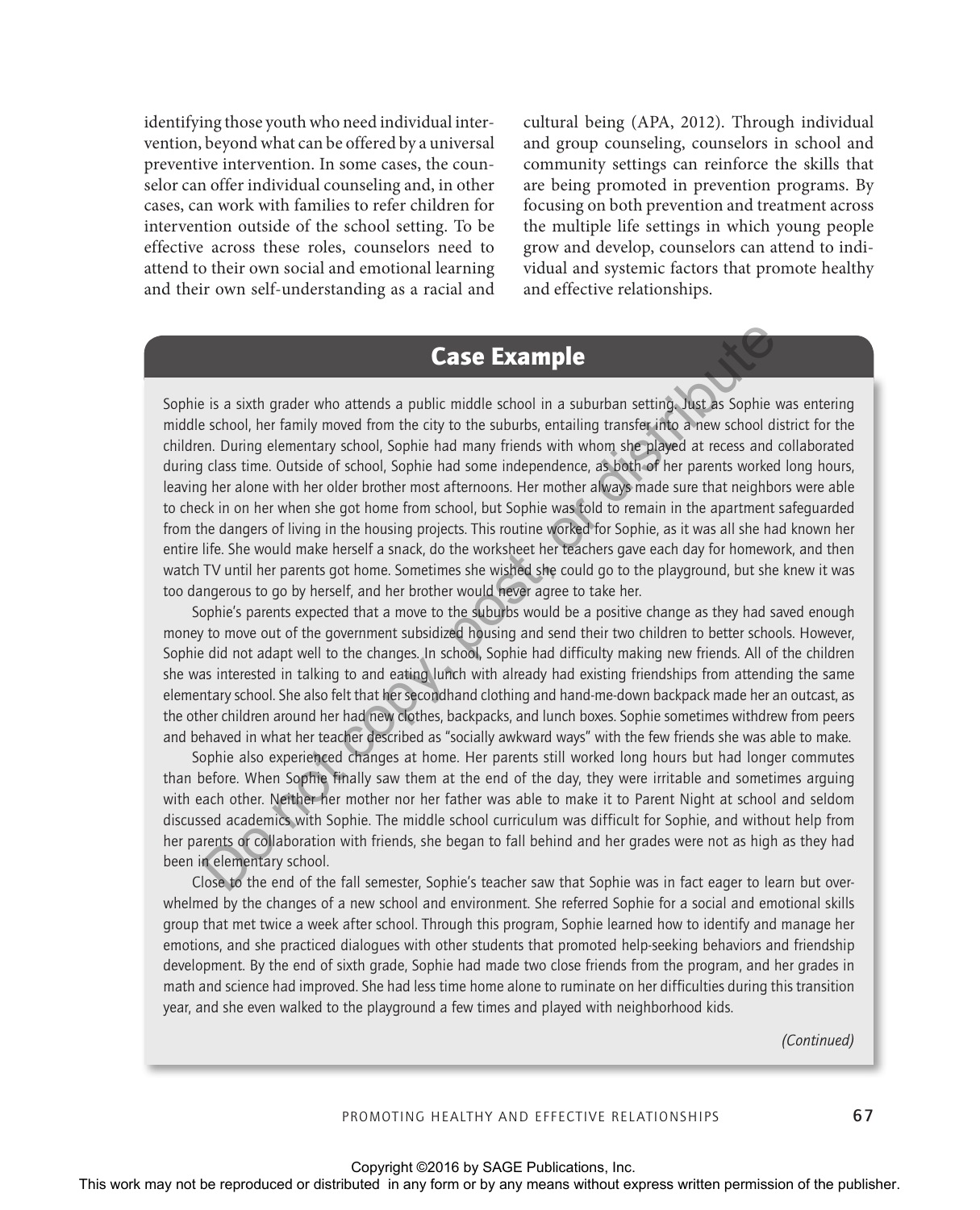#### (Continued)

In this case study, Sophie's teacher played an integral role in making the transition from an urban elementary school to a suburban middle school a positive one. Teachers, mental health counselors, and school counselors are central in fostering the social and emotional development of children. These professionals should be trained in identifying students at risk for internalizing and externalizing behaviors that result from poor social and emotional competencies, as well as presenting programming to help them develop such competencies.

#### DISCUSSION QUESTIONS

- 1. Describe what you envision as "better schools" and "socially awkward" as stated in the case study. Reflect on the ways in which culture and social class may influence definitions of these phrases.
- 2. Assume that Sophie's family is economically and culturally different from the children in her new school. How could teachers promote a classroom climate that embodies inclusion and acceptance of children from diverse backgrounds? What other supports/activities outside of the school might have been helpful to Sophie in easing this transition?
- 3. In this chapter we recommend a developmental systems approach for understanding how social competencies are shaped by the person, the context, and the interaction of the person and the context. Identify the person, context, and personcontext interaction factors presented in the case of Sophie. What are the implications from this analysis for promoting Sophie's social competence and the presence of healthy and effective relationships in her life? What is the importance of developmental factors in your analysis?
- 4. Describe a multimodal in-school and OST intervention that you think would help improve Sophie's social competence. Include teachers, parents, and other students as the modes of implementation. Sophie's teacher referred her to a social skills group for children with difficulties in this area. What might be the benefits and limitations of a universal prevention program that includes all students in the class in comparison with a program designed only for students who struggle with social competencies? What concerns and recommendations **DISCUSSION QUEST may not be reproduced or the repression of the representation of the representation of the reproduced anisothesis dependent in consideration of the publisher. This with a specific distributed in any inte**

might you offer to Sophie's parents for a positive summer experience? What recommendations might you have for the types of supports that will sustain Sophie's adaptation and success in her new school as she transitions into seventh grade?

Acknowledgment: We appreciate the assistance of Sarah E. McInnis in editing and library searches.

### **REFERENCES**

- Allport, G. W. (1954). *The nature of prejudice*. Reading, MA: Addison-Wesley.
- American Psychological Association (APA), Presidential Task Force on Preventing Discrimination and Promoting Diversity (2012). *Dual pathways to a better America: Preventing discrimination and promoting diversity.* Washington, DC: American Psychological Association. Retrieved from http://www.apa.org/pubs/info/reports/promotingdiversity.aspx
- Anti-Defamation League. (2006). *Impact of ADL's A World of Difference® Institute peer training program: A 2006 Yale University evaluation study.* New York: Author. Retrieved from http://archive. adl.org/presrele/education\_01/4909\_01-2.html# .VKK2YMABA
- Aronson, E. (2002). Building empathy, compassion, and achievement in the jigsaw classroom. In J. Aronson (Ed.), *Improving academic achievement: Impact of psychological factors on education,*  pp. 209–225. San Diego, CA: Academic Press.
- Baumrind, D. (2012). Differentiating between confrontive and coercive kinds of parental power-assertive disciplinary practices. *Human Development*, *55*, 35–51.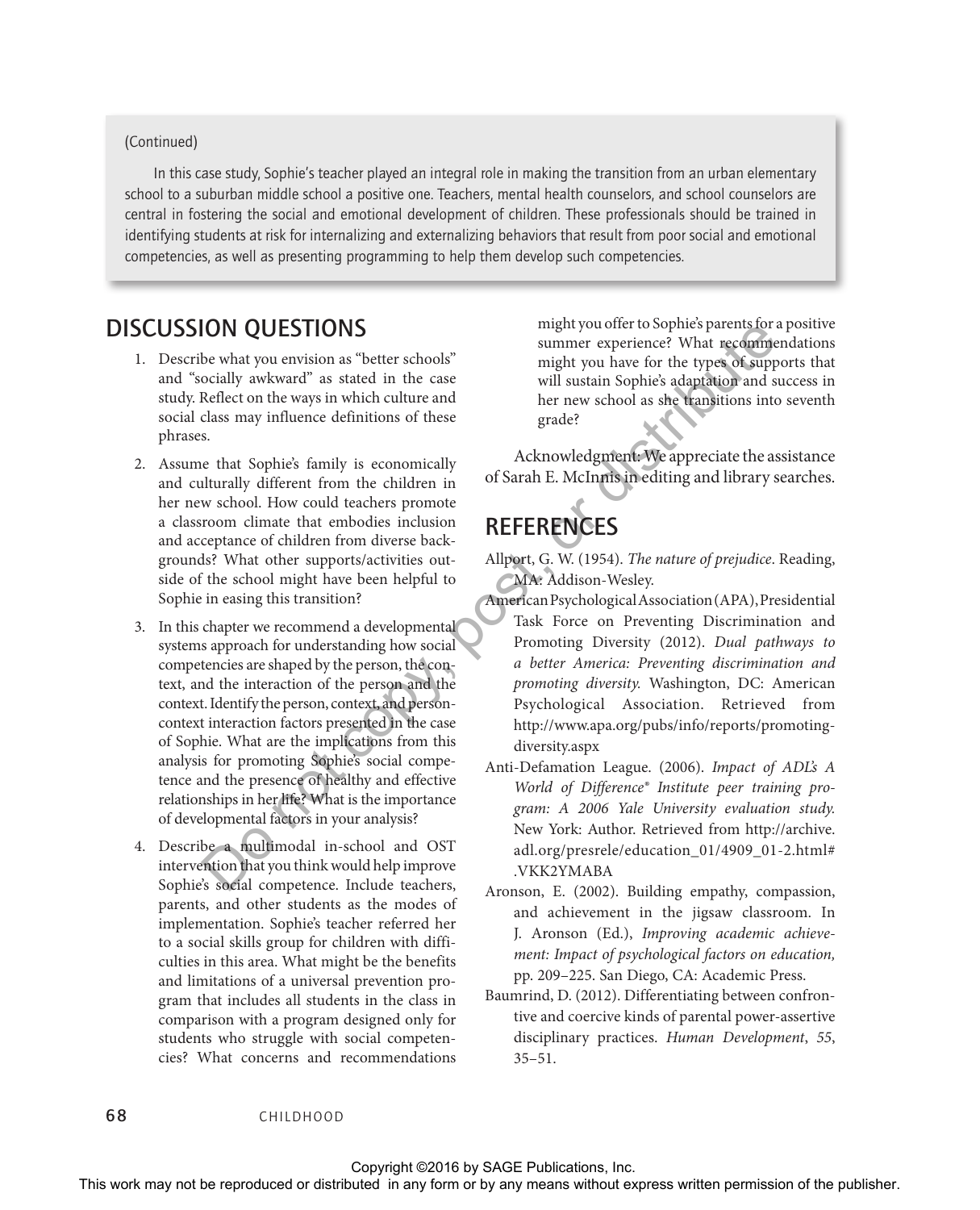- Baumrind, D., Larzelere, R. E., & Owens, E. B. (2010). Effects of preschool parents' power assertive patterns and practices on adolescent development. *Parenting: Science and Practice*, *10*, 157–201.
- Bempechat, J., Kenny, M. E., Blustein, D., & Seltzer, J. R. (2014). Fostering positive youth development through work-based learning: The Cristo Rey model. *National Society for the Study of Education Yearbook, 113*(1), 232–252.
- Bierman, K. L., Nix, R. L., Greenberg, M. T., Blair, C., & Domitrovich, C. E. (2008). Executive functions and school readiness intervention: Impact, moderation, and mediation in the Head Start REDI program. *Development and Psychopathology, 20,*  821–843.
- Birkett, M., Espelage, D., & Koenig, B. (2009). LGB and questioning students in schools: The moderating effects of homophobic bullying and school climate on negative outcomes. *Journal of Adolescence, 38,* 989–1000. doi:10.1007/s10964-008-9389-1
- Bosworth, K., Orpinas, P., & Hein, K. (2009). Development of a positive school climate. In M. E. Kenny, A. M. Horne, P. Orpinas, L. E. Reese (Eds.), *Realizing social justice: The challenge of preventive interventions* (pp. 229–248). Washington, DC: American Psychological Association.
- Brown, J. L., Jones, S. M., LaRusso, M. D., & Aber, J. L. (2010). Improving classroom quality: Teacher influences and experimental impacts of the 4Rs program. *Journal of Educational Psychology*, *102*, 153–167.
- Buhin, L., & Vera, E. (2009). Preventing racism and promoting social justice: Person-centered and environment-centered interventions. *Journal of Primary Prevention, 30*, 43–59. doi:10.1007/ s10935-008-0161-9
- Chao, R. K. (1994). Beyond parental control and authoritarian parenting style: Understanding Chinese parenting through the cultural notion of training. *Child Development*, *65*, 1111–1119.
- Cohen, J., McCabe, L., Michelli, N. M., & Pickeral, T. (2009). School climate: Research, policy, practice, and teacher education. *Teachers College Record*, *111*, 180–213.
- Collaborative for Academic, Social, and Emotional Learning (CASEL). (2012). *2013 CASEL guide: Effective social and emotional learning programs*

(Preschool and elementary school ed.). Chicago, IL: Author.

- Committee for Children. (2008). *Second Step: Student success through prevention program.* Seattle, WA: Committee for Children.
- Dodge, K. A., Pettit, G. S., McClaskey, C. L., Brown, M. M., & Gottman, J. M. (1986). Social competence in children. *Monographs of the Society for Research in Child Development*, *51*(2), i–85.
- Durlak, J. A., Weissberg, R. P., Dymnicki, A. B., Taylor, R. D., & Schellinger, K. B. (2011). The impact of enhancing social and emotional learning: A metaanalysis of school-based universal interventions. *Child Development, 82*, 405–432. doi:10.1111/ j.1467-8624.2010.01564.x
- Eccles, J., & Gootman, J. A. (Eds.). (2002). *Community programs to promote youth development.* Washington, DC: National Academy Press.
- Elbertson, N. A., Brackett, M. A., & Weissberg, R. P. (2009). School-based social and emotional learning (SEL) programming: Current perspectives. In A. Hargreaves, A. Lieberman, M. Fullan, & D. Hopkins (Eds.), *Second international handbook of educational change* (pp. 1017–1032). Dordrecht, Netherlands: Springer. R Documering in the Balaca China (E. 2008). Except the form of the publisher in any form or distributed in the Balaca State RED and the reproduced in any form or by any means with the copy of the state of the publisher in
	- Espelage, D. L., Holt, M. K., & Poteat, V. P. (2010). Individual and contextual influences on bullying: Perpetration and victimization. In J. L. Meece & J. S. Eccles (Eds.), *Handbook of schools, schooling, and human development* (pp. 146–160). New York: Routledge.
	- Espelage, D., Low, S., Polanin, J., & Brown, E. (2013). The impact of a middle school program to reduce aggression, victimization, and sexual violence. *Journal of Adolescent Health, 53*, 180–186.
	- Espelage, D. L., & Poteat, V. P. (2012). School-based prevention of peer relationship problems. In B. Altmaier & J. Hansen (Eds.), *The Oxford handbook of counseling psychology* (pp. 703–722). New York, NY: Oxford University Press.
	- Farrell, A. D., Bettencourt, A., Mays, S., Kramer, A., Sullivan, T., & Kliewer, W. (2012). Patterns of adolescents' beliefs about fighting and their relation to behavior and risk factors for aggression. *Journal of Abnormal Child Psychology*, *40*, 787–802.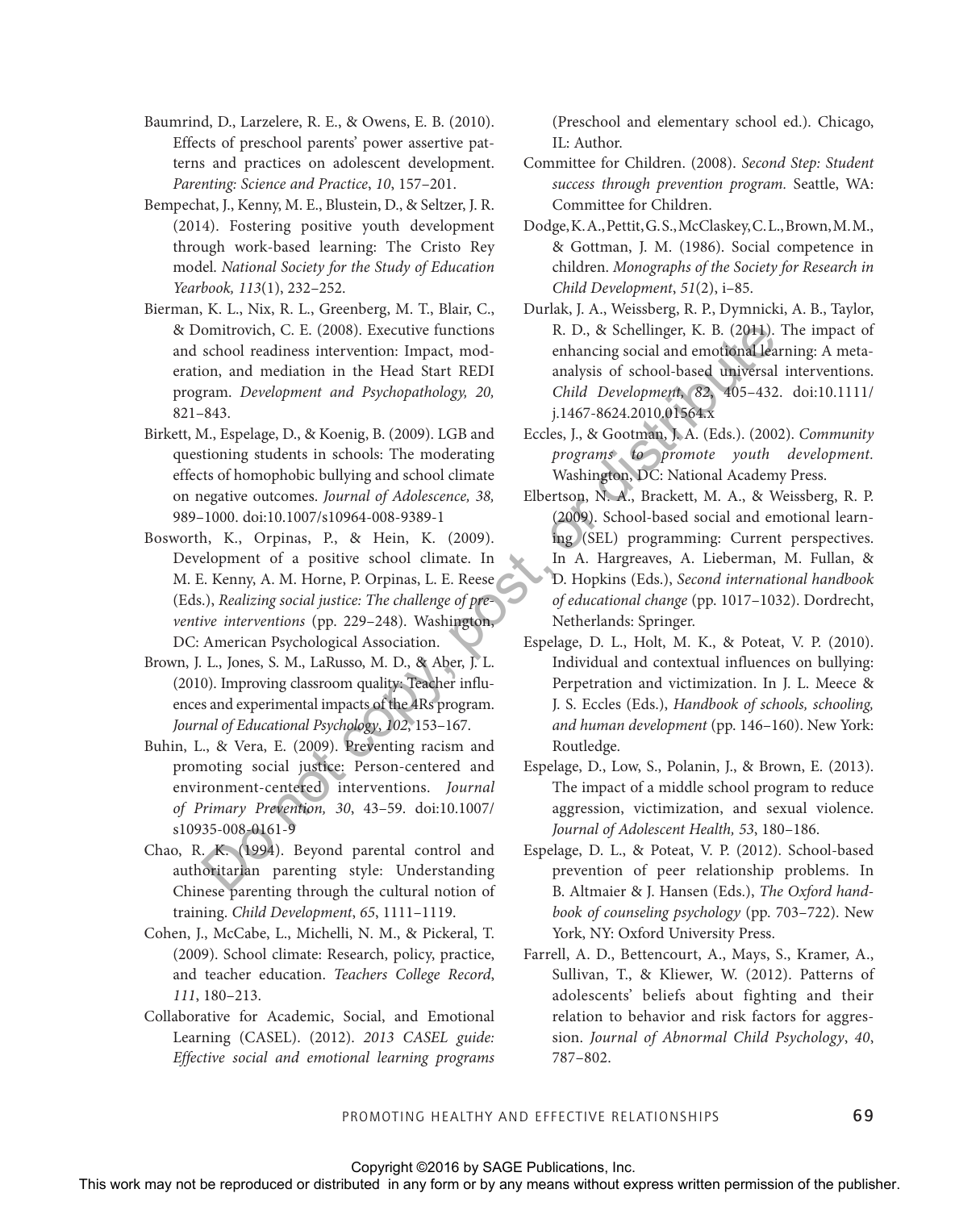- Fleming, J. E., & Bay, M. (2004). Social and emotional learning in teacher preparation standards. In J. E. Zins, R. P. Weissberg, M. C. Wang, & H. J. Walberg (Eds.), *Building academic success through social and emotional learning* (pp. 94–110). New York, NY: Teachers College Press.
- Gershoff, E. T. (2013). Spanking and child development: We know enough now to stop hitting our children. *Child Development Perspectives*, *7*, 133–137.
- Gullan, R. L., MacEvoy, J. P., & Leff, S. S. (2010). Low-level aggression in the schools: Issues and interventions. In P. McCabe & S. Shaw (Eds.), *Current topics in pediatrics in the schools* (pp. 113–122). Bethesda, MD: National Association of School Psychologists; Thousand Oaks, CA: Corwin.
- Horne, A. M., Newman-Carlson, D. A., & Bartolomucci, C. L. (2003). *Bully busters: A teacher's manual for helping bullies, victims, and bystanders: Grades K–5*. Champaign, IL: Research Press.
- Horne, A. M., Stoddard, J. L., & Bell, C. D. (2008). *A parent's guide to understanding and responding to bullying: The bully buster's approach*. Champaign, IL: Research Press.
- Jacobson, K. C., & Crockett, L. J. (2000). Parental monitoring and adolescent adjustment: An ecological perspective. *Journal of Research on Adolescence*, *10*, 65–97.
- Jones, S. M., & Bouffard, S. M. (2012). Social and emotional learning in schools. *Social Policy Report*, *26*(4).
- Jones, S. M., Bouffard, S. M., & Weissbourd, R. (2013). Educators' social and emotional skills vital to learning. *Phi Delta Kappan*, *94*, 62–65.
- Kelly, B., Longbottom, J., & Potts, F. & Williamson, J. (2004.) Applying emotional intelligence: Exploring the Promoting Alternative Thinking Strategies curriculum. *Educational Psychology in Practice*, *20*, 221–240.
- Kenny, M. E., & Walsh-Blair, L. Y. (2012). Educational development: Applications. In N. Fouad (Ed.), *Handbook of counseling psychology: Vol. 2. Practice, intervention and applications* (pp. 29–55). Washington, DC: American Psychological Association.
- Kenny, M. E., Walsh-Blair, L., Blustein, L., Bempechat, J., & Seltzer, J. (2010). Achievement motivation among urban adolescents: Work hope, autonomy support, and achievement-related beliefs. *Journal of Vocational Behavior, 77*, 205–212.
- Kuperminc, G., Leadbeater, B., Emmons, C., & Blatt, S. (1997). Perceived school climate and difficulties in the social adjustment of middle school students. *Applied Developmental Science*, *1,* 76–88.
- Lerner, R. M. (2002). *Concepts and themes of human development* (3rd ed.). Mahwah, NJ: Erlbaum.
- Lerner, R. M., Lerner, J. V., Almerigi, J. B., Theokas, C., Phelps, E., Gestsdóttir, S., . . . von Eye, A. (2005). Positive youth development, participation in community youth development programs, and community contributions of fifth-grade adolescents: Findings from the first wave of the 4-H Study of Positive Youth Development. *Journal of Early Adolescence, 25*, 17–71. Culture, E. P. S. (2002). However (Solid). The results and the results of distribution in EX (2002). The results with the publisher of the publisher of the publisher of the publisher of the publisher of the publisher of t
	- London, L. H., Tierney, G., Buhin, L., Greco, D. M., & Cooper, C. J. (2002). Kids' college: Enhancing children's appreciation and acceptance of cultural diversity. *Journal of Prevention and Intervention in the Community, 24,* 63–78.
	- Masten, A. S., Burt, K. B., & Coatsworth, J. D. (2006). Competence and psychopathology in development. In D. Cicchetti & D. J. Cohen (Eds.), *Developmental psychopathology: Vol. 3. Risk, disorder and psychopathology* (2nd ed., pp. 696–738). New York, NY: Wiley.
	- Mattison, E., & Aber, M. (2007). Closing the achievement gap: The association of racial climate with achievement and behavioral outcomes. *American Journal Community Psychology*, *40,* 1–12. doi:10.1007/ s10464-007-9128-x
	- Orpinas, P., & Horne, A. M. (2006). *Bullying prevention: Creating a positive school climate and developing social competence.* Washington, DC: American Psychological Association.
	- Paluck, E. (2011). Peer pressure against prejudice: A high school field experiment examining social network change. *Journal of Experimental Social Psychology, 47*, 350–358.
	- Parker, J. G., Rubin, K. H., Price, J. M., & DeRosier, M. E. (1995). Peer relationships, child development and adjustment: A developmental psychopathology